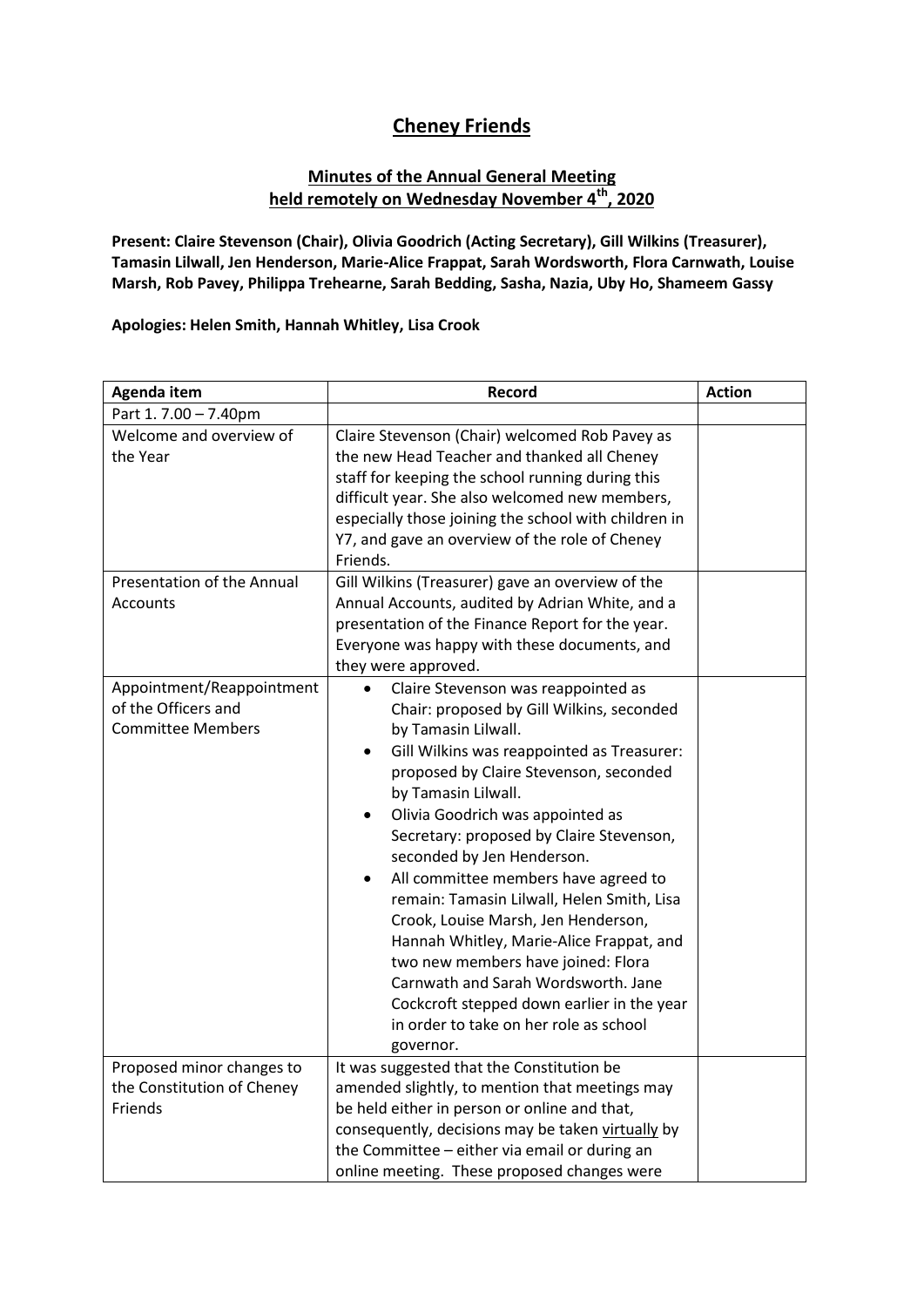|                                                                                             | approved, and it was noted that there should be a<br>written trace of any decisions taken virtually.<br>A second minor change proposed was to agree to |                     |  |  |
|---------------------------------------------------------------------------------------------|--------------------------------------------------------------------------------------------------------------------------------------------------------|---------------------|--|--|
|                                                                                             | the AGM taking place during the autumn term<br>(rather than within 6 weeks of the start of that                                                        |                     |  |  |
|                                                                                             | term). This proposal was also approved.                                                                                                                |                     |  |  |
| Approval of the minutes from                                                                | These minutes were approved.                                                                                                                           |                     |  |  |
| last year's AGM                                                                             |                                                                                                                                                        |                     |  |  |
| Part 2.7.45 - 8.25pm                                                                        |                                                                                                                                                        |                     |  |  |
| Present: Claire Stevenson, Gill Wilkins, Olivia Goodrich, Win Cheung, Sarah Wordsworth, Jen |                                                                                                                                                        |                     |  |  |
| Carnwath, Philippa Trehearne                                                                | Henderson, Louise Marsh, Rob Pavey, Tamasin Lilwall, Marie-Alice Frappat, Sarah Bedding, Flora                                                         |                     |  |  |
| Overview of the year                                                                        | Claire Stevenson gave a brief presentation on the                                                                                                      |                     |  |  |
|                                                                                             | events of the year. Cheney Friends had had a busy                                                                                                      |                     |  |  |
|                                                                                             | start to the 2019-20 school year, attending many                                                                                                       |                     |  |  |
|                                                                                             | school events, selling refreshments and second-                                                                                                        |                     |  |  |
|                                                                                             | hand uniform, speaking with current and                                                                                                                |                     |  |  |
|                                                                                             | prospective Cheney families, etc. Activities were                                                                                                      |                     |  |  |
|                                                                                             | greatly curtailed due to Covid 19, but an online                                                                                                       |                     |  |  |
|                                                                                             | second-hand uniform sale was still arranged, and                                                                                                       |                     |  |  |
|                                                                                             | existing funds were allocated to various school                                                                                                        |                     |  |  |
|                                                                                             | projects. Future Cheney Friends projects were                                                                                                          |                     |  |  |
|                                                                                             | mentioned briefly.                                                                                                                                     |                     |  |  |
| Fundraising discussion:                                                                     | Rob Pavey outlined current progress on the                                                                                                             |                     |  |  |
| Remote Learning Fund                                                                        | Remote Learning Fund: £12,000 raised so far (as at                                                                                                     |                     |  |  |
| update                                                                                      | autumn half term); the school has ordered chrome                                                                                                       |                     |  |  |
|                                                                                             | books totalling £50,000; the Government will                                                                                                           |                     |  |  |
|                                                                                             | provide 26 chrome books although 130 were                                                                                                              |                     |  |  |
|                                                                                             | initially promised. Any extra money will be spent                                                                                                      |                     |  |  |
|                                                                                             | on installing ICT provision in classrooms.                                                                                                             |                     |  |  |
| <b>Gift AID application: CAF</b>                                                            | Gill Wilkins is working on this and it should be                                                                                                       | <b>Gill Wilkins</b> |  |  |
| Donate Account                                                                              | ready in a couple of weeks. Separate pages for                                                                                                         | Jen                 |  |  |
|                                                                                             | different donations will be created on the school                                                                                                      | Henderson           |  |  |
|                                                                                             | website. Gill will keep the school informed of                                                                                                         |                     |  |  |
|                                                                                             | progress and when ready Jen Henderson will push                                                                                                        |                     |  |  |
|                                                                                             | it on school social media/Comms.                                                                                                                       |                     |  |  |
| News on existing funding                                                                    | Claire Stevenson explained that we are<br>$\bullet$                                                                                                    |                     |  |  |
| requests                                                                                    | awaiting £333 from Waitrose for the Food                                                                                                               |                     |  |  |
|                                                                                             | Technology fridge. In the meantime,                                                                                                                    |                     |  |  |
|                                                                                             | Cheney Friends has paid for it out of the                                                                                                              |                     |  |  |
|                                                                                             | proceeds of the second-hand uniform sale.                                                                                                              |                     |  |  |
|                                                                                             | Jen Henderson explained that the<br>٠                                                                                                                  |                     |  |  |
|                                                                                             | Environmental Impact Team had spent the                                                                                                                |                     |  |  |
|                                                                                             | money donated by Cheney Friends on a                                                                                                                   |                     |  |  |
|                                                                                             | fence to protect an area of the school                                                                                                                 |                     |  |  |
|                                                                                             | grounds earmarked for a garden. 100                                                                                                                    |                     |  |  |
|                                                                                             | hedge plants have been donated to the                                                                                                                  |                     |  |  |
|                                                                                             | school by the Woodland Trust, and will be                                                                                                              |                     |  |  |
|                                                                                             | arriving shortly. Cheney Plus students will                                                                                                            |                     |  |  |
|                                                                                             | be planting these, to fill in the gaps in the<br>new hedge.                                                                                            |                     |  |  |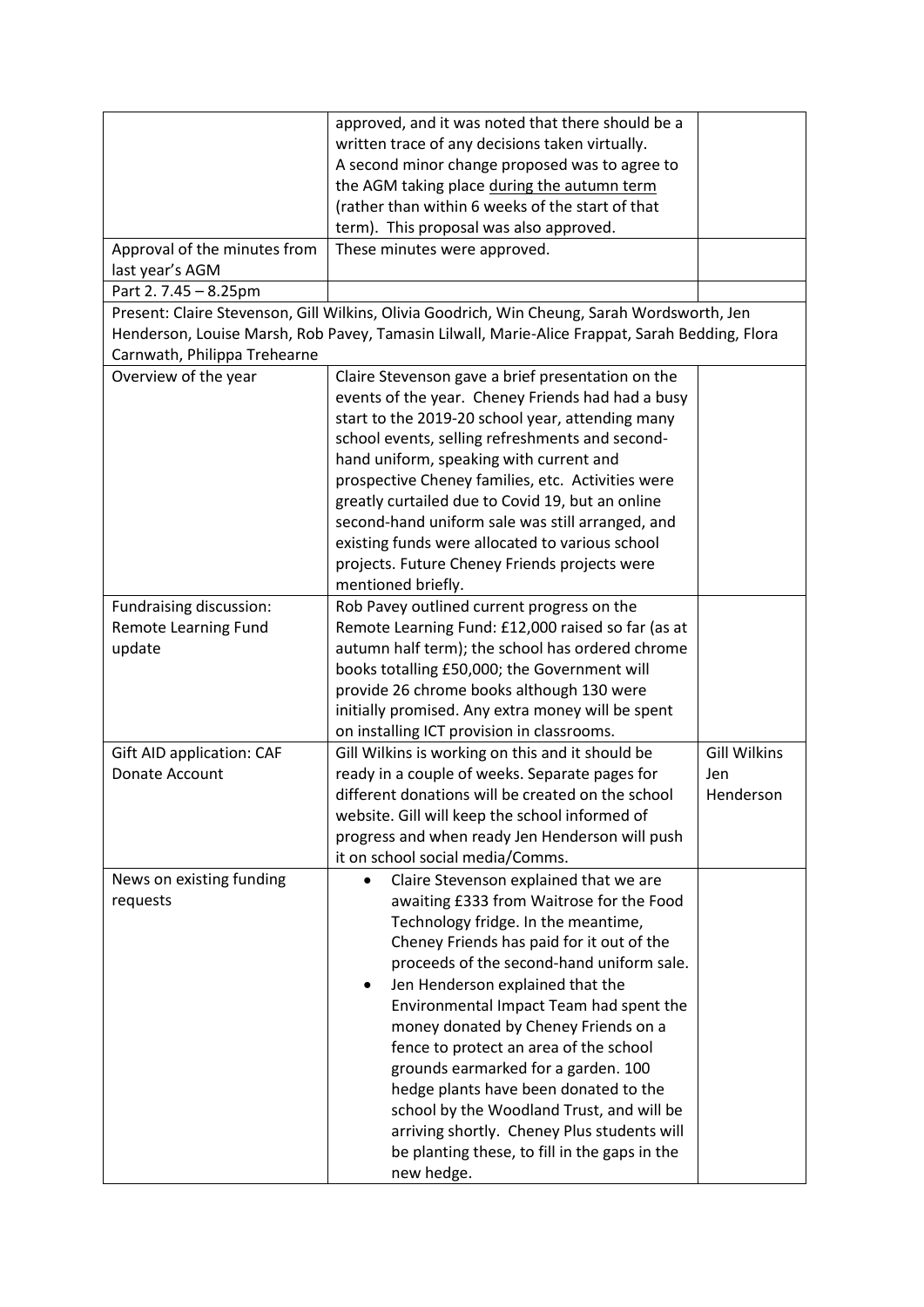| New funding requests from<br>teachers | Modern Languages: instead of paper<br>1.<br>dictionaries, the MFL Department has<br>requested funding for two online language<br>resources:<br>Language Gym (KS4) - Annual licence<br>٠<br>£180, covers 10 teachers/800 students<br>We Teach MFL (resources for teachers) -<br>$\bullet$<br>Annual licence £90.<br>Jill Fenton (Library) - books for the Book<br>2.<br>Canon<br>Teachers to be asked for new fundraising<br>requests for 2020/2021. | Rob<br>Pavey/Louise<br>Marsh                                                  |
|---------------------------------------|-----------------------------------------------------------------------------------------------------------------------------------------------------------------------------------------------------------------------------------------------------------------------------------------------------------------------------------------------------------------------------------------------------------------------------------------------------|-------------------------------------------------------------------------------|
| Future fundraising ideas              | Claire Stevenson proposed another online<br>$\bullet$<br>second-hand uniform sale. She will put a<br>call out for donations at the end of<br>November and plan to hold the sale in<br>December. Flora Carnwath, Jen<br>Henderson, Marie-Alice Frappat, Tamasin<br>Lilwall and Philippa Trehearne offered to<br>help with sorting the clothes one weekend<br>before then.                                                                            | Claire S,<br>Flora C,<br>Jen H,<br>Marie-Alice<br>F, Philippa T,<br>Tamasin L |
|                                       | Tamasin Lilwall suggested holding a Zoom<br>fundraising meeting with Sue Harmer to<br>discuss successful strategies. She will<br>contact Sue to arrange this.<br>Sarah Wordsworth offered to help with<br>fundraising and writing grant applications.<br>She flagged up the delays with Stevensons<br>(uniform providers) and the changes to                                                                                                        | Tamasin<br>Lilwall<br>Louise<br>Marsh                                         |
|                                       | designs. Louise Marsh will contact<br>Stevensons.<br>Amazon Smile and Easy Fundraising<br>important, especially with Lockdown 2.0<br>and Christmas shopping. Claire Stevenson<br>will put out a reminder when advertising<br>the second-hand uniform sale, plus an<br>update regarding 2019/2020 fundraising<br>and new targets for 2020/2021.                                                                                                      | Claire<br>Stevenson                                                           |
|                                       | A virtual quiz run by 6 <sup>th</sup> Formers was<br>suggested by Marie-Alice Frappat, with an<br>auction of prizes. Suggested/encouraged<br>donation of £10 via ParentPay (no Gift Aid<br>possible)                                                                                                                                                                                                                                                | Claire<br>Stevenson,<br>Marie-Alice<br>Frappat                                |